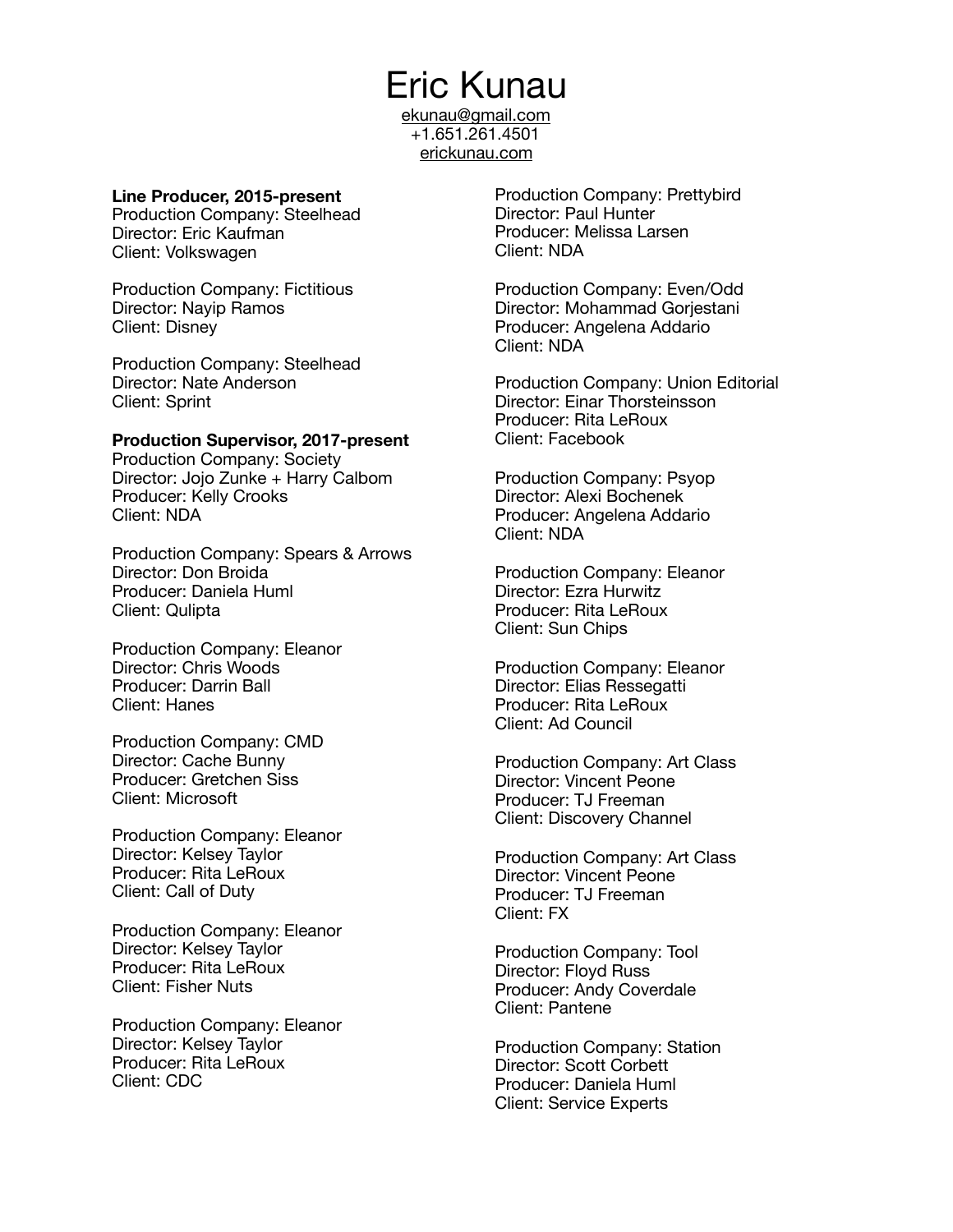[ekunau@gmail.com](mailto:ekunau@gmail.com) +1.651.261.4501 [erickunau.com](http://erickunau.com)

Production Company: Framestore Director: Murray Butler Producer: Gabrielle Yuro Client: Cadillac

Production Company: Framestore Director: Murray Butler Producer: Gabrielle Yuro Client: GM

Production Company: bGiant Director: Saam Gabbay Producer: Becky Brown Client: Wheelz

Production Company: Company Films Director: Fred Goss Producer: Becky Brown Client: Salesforce

Production Company: Hummingbird Content **Studio** Director: Asqa Altaf Producer: Angelena Addario Client: Uber

Production Company: Tomorrow TV Director: Andrew Wonder Producer: Eric McCasline Client: Ford

Production Company: Golden Director: Saman Kesh Producer: Brady Vant Hull Client: Robinhood

Production Company: Company Films Director: Fred Goss Producer: Becky Brown Client: Buffalo Wild Wings

Production Company: Brand New School Director: Brumby Boylston Producer: Eric McCasline Client: Adobe

Production Company: Brand New School Director: Brumby Boylston Producer: Eric McCasline Client: Mattel

Production Company: Park Pictures Director: Jake Schreier Producer: Angelena Addario Artist: Benny Blanco/Juice WRLD

Production Company: Native Content Director: Jesse Green Producer: Angelena Addario Client: Thermador

Production Company: All Ages Productions Director: Ted Passon Producer: James Doolittle Client: Gilead

#### **Assistant Production Supervisor, 2014-2019**

Production Company: MJZ Director: Craig Gillespie Producer: Martha Davis Client: Panera

Production Company: Framestore Director: Laurent Ledru Producer: Jose Nunez Client: GM

Production Company: Corner Shop Director: Malik Vitthal Producer: James Graves Client: NFL

Production Company: Soapbox Films Director: Chris Alender Producer: Josh Mulry Client: Disney

Production Company: Psyop Director: Terry Hall Producer: Natalie Jacobson Client: Instagram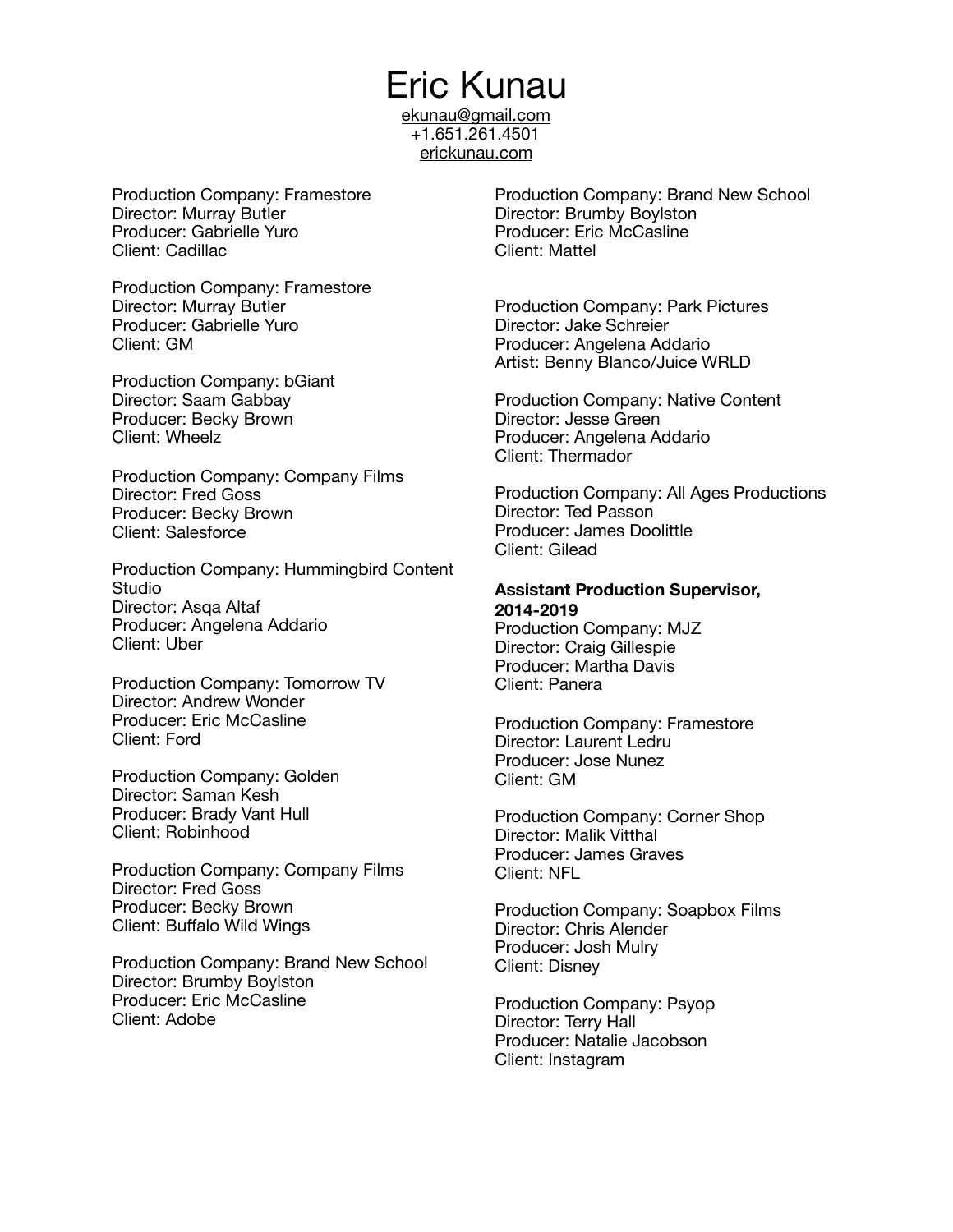[ekunau@gmail.com](mailto:ekunau@gmail.com) +1.651.261.4501 [erickunau.com](http://erickunau.com)

Production Company: Fictitious Director: Eric Kaufman Producer: Eric McCasline Client: Noom

Production Company: Anonymous Content Director: Malcolm Venville Producer: Paul Ure Client: Nike

Production Company: Anonymous Content Director: Jason Koenig Producer: Mark Berger Client: Panda Express

Production Company: Native Content Director: Iain Mackenzie Producer: Brady Vant Hull Client: Xeljanz

Production Company: Stink Studios Director: Ian Watt Producer: Angelena Addario Client: Tumi

Production Company: Native Content Director: Rich Lee Producer: Justin Diener Client: California Lottery

Production Company: Native Content Director: Rich Lee Producer: Justin Diener Client: Honda

Production Company: Marquee Enterprises Director: Manes Duerr Producer: Brendan Kling Client: Toyota

Production Company: Sibling Rivalry Director: Mikon van Gastel Producer: Amanda Clark Altham Client: Walmart

Production Company: MPC Director: Rob Hodgson Producer: Terry Gallagher Client: Capital One

Production Company: Native Content Director: Iain Mackenzie Producer: Brady Vant Hull Client: Xeljanz

Production Company: Bunker Director: Albert Kodagolian Producer: Henri Dragonas Client: Walmart

Production Company: Native Content Director: Iain Mackenzie Producer: Brady Vant Hull Client: Xeljanz

Production Company: Native Content Director: Iain Mackenzie Producer: Mark Walejko Client: Lexus

Production Company: Native Content Director: Iain Mackenzie Producer: Brady Vant Hull Client: Xeljanz

Production Company: Native Content Director: Iain Mackenzie Producer: Brady Vant Hull Client: Xeljanz

Production Company: Anonymous Content Director: Nate Parker Producer: Helen Hollien Artist: Vic Mensa

Production Company: Anonymous Content Director: Autumn de Wilde Producer: Scott Kaplan Client: RE/MAX

Production Company: Anonymous Content Director: Autumn de Wilde Producer: Jessica Cooper Artist: Starcrawler

Production Company: Anonymous Content Director: Autumn de Wilde Producer: Jessica Cooper Client: Marshalls